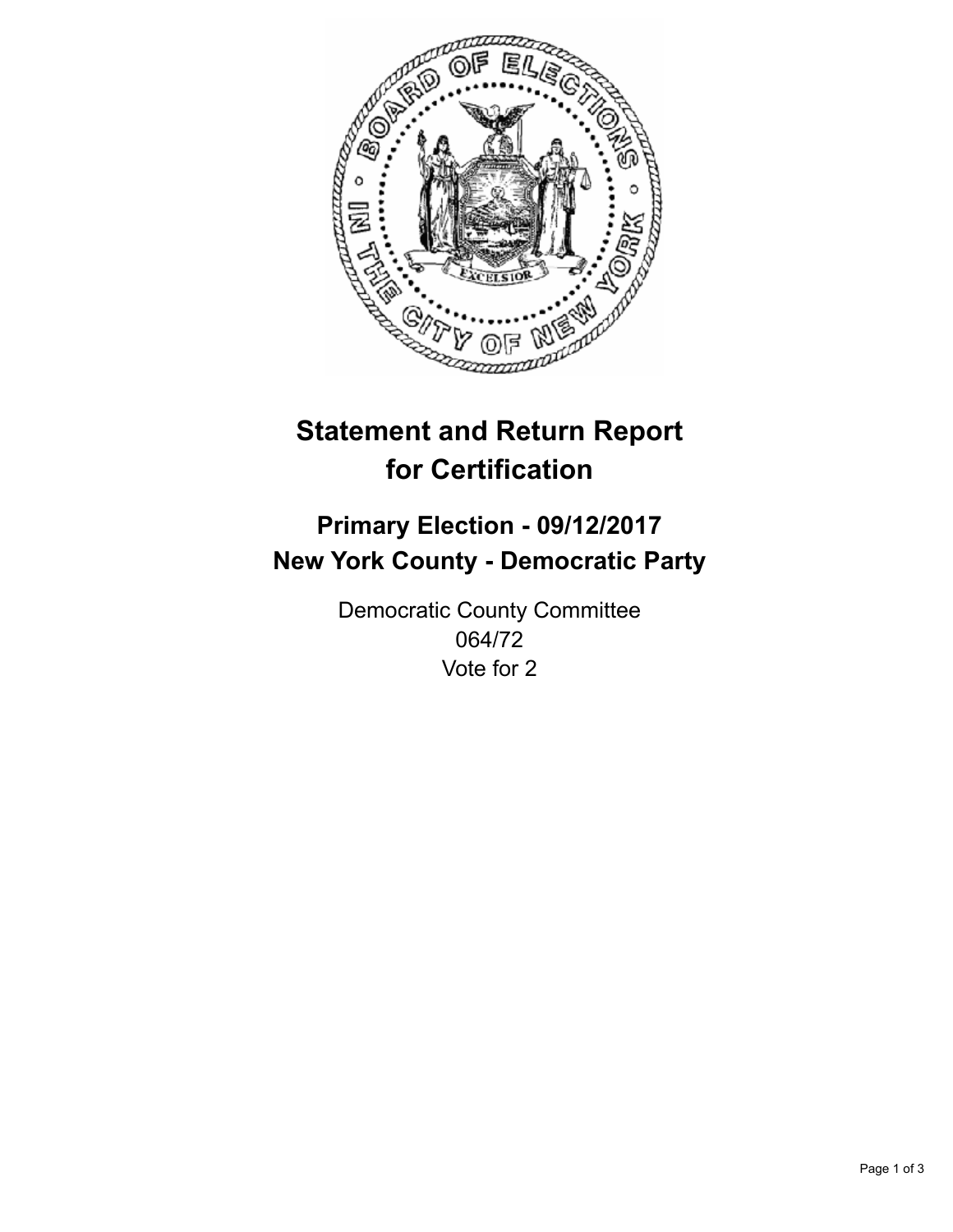

## **Assembly District 72**

| PUBLIC COUNTER                                           | 142 |
|----------------------------------------------------------|-----|
| MANUALLY COUNTED EMERGENCY                               | 0   |
| ABSENTEE / MILITARY                                      | 4   |
| <b>AFFIDAVIT</b>                                         | 0   |
| <b>Total Ballots</b>                                     | 146 |
| Less - Inapplicable Federal/Special Presidential Ballots | 0   |
| <b>Total Applicable Ballots</b>                          | 146 |
| <b>MELISSA DELANEY-DELVALLE</b>                          | 67  |
| JERRY R. FOX                                             | 44  |
| <b>CATHERINE ROMERO</b>                                  | 37  |
| <b>GRAHAM CIRANLO (WRITE-IN)</b>                         |     |
| UNATTRIBUTABLE WRITE-IN (WRITE-IN)                       |     |
| <b>Total Votes</b>                                       | 150 |
| Unrecorded                                               | 142 |